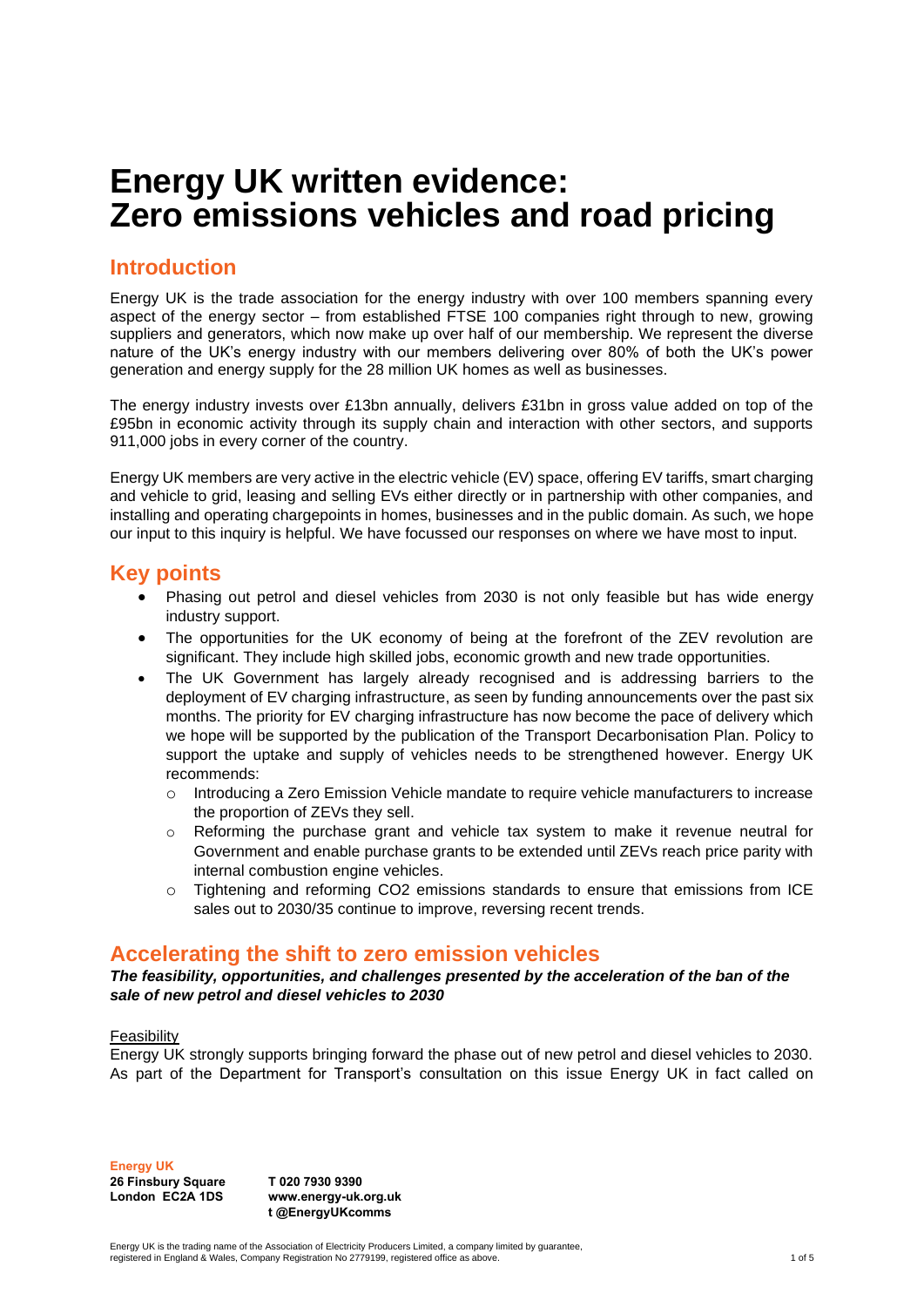Government to ensure that from 2030 all new cars and vans sold are zero emission vehicles (ZEVs), which we believe is achievable and desirable.

Plug-in hybrid electric vehicles (PHEVs) have only a limited role to play as we decarbonise cars and vans. While they could function as a transition technology they are not compatible with the longer term decarbonisation of road transport. PHEVs offer only limited emissions reductions benefits relative to petrol and diesel cars. Evidence to date<sup>1</sup> (using a sample size of 104,709 PHEVs) shows that in practice PHEVs are only used in their zero-emission mode for around 37% of kilometres driven, with real-world emissions up to four times higher than the test levels. In contrast, emissions from battery electric vehicles continue to reduce over their lifetime as the electricity that powers them continues to be decarbonised.

In 2020 ZEVs bucked the overall trend of a drop in vehicle sales, with ZEV sales growing by 184% relative to 2019<sup>2</sup>. This shows there continues to be a strong appetite among drivers to switch away from petrol and diesel. Furthermore, the move away from petrol and diesel is permanent with only 1% of EV drivers expressing a desire to switch back<sup>3</sup>. As vehicle choice increases, upfront cost drops and public charging grows over the coming years, we are confident that ZEVs will continue to grow in popularity and rapidly become the default choice for new purchases. We expect the upfront cost of ZEVs to match that of petrol and diesel cars this decade making their phase out in 2030 uncontroversial.

## **Opportunities**

A 2030 phase out date for petrol and diesel cars and vans is not only feasible, but is in line with direction the market is heading and what other forward-thinking Governments around the world are pursuing.

ZEVs will enable us to decarbonise road transport as well as offering the opportunity for the UK to be at the forefront of a rapidly growing new market, if appropriate action is taken. Germany, China, the United States and others are pursuing aggressive policies to grow their domestic markets and secure investment and jobs. The UK will have to at least match these countries' ambitions if it hopes to become a significant player. High skilled job creation, economic growth and new trade opportunities are at stake. Conversely, the UK could see its existing automotive sector hallowed out if manufacturers do not see the UK as an attractive place to do business.

## Challenges: ZEVs

Upfront cost, vehicle range and choice are all set to improve considerably<sup>4</sup> over the coming years with new models, better batteries and increased competition all playing a part. The vehicle development cycle inevitably means that vehicle manufacturers are not able to respond to changes in policy and consumer demand immediately however vehicle manufacturer announcements and investments, as well as the changes already in train, demonstrate a clear shift. As such while cost, range and choice are prominent barriers at the moment that will not be the case for long, providing that we continue to have a supportive policy framework.

Vehicle supply is a barrier at present as suppliers ramp up production of their most in-demand ZEVs. There are more variables here, as global vehicle manufacturers allocate their stock to different markets based on a number of variables, including consumer demand, tariffs, regulatory compliance and profit margins. Appropriate regulation will play an essential role in ensuring that global vehicle manufacturers prioritise the UK market.

#### Challenges: EV charging

It will also be essential to continuing growing the public EV charging network. The sector is already growing rapidly with a high level of competition. While public awareness and visibility of chargepoints

<sup>1</sup> <https://theicct.org/publications/phev-real-world-usage-sept2020>

<sup>2</sup> <https://www.smmt.co.uk/vehicle-data/evs-and-afvs-registrations/>

<sup>3</sup> <https://www.zap-map.com/new-survey-reveals-ev-switchers-dont-look-back/>

<sup>4</sup> <https://about.bnef.com/electric-vehicle-outlook/>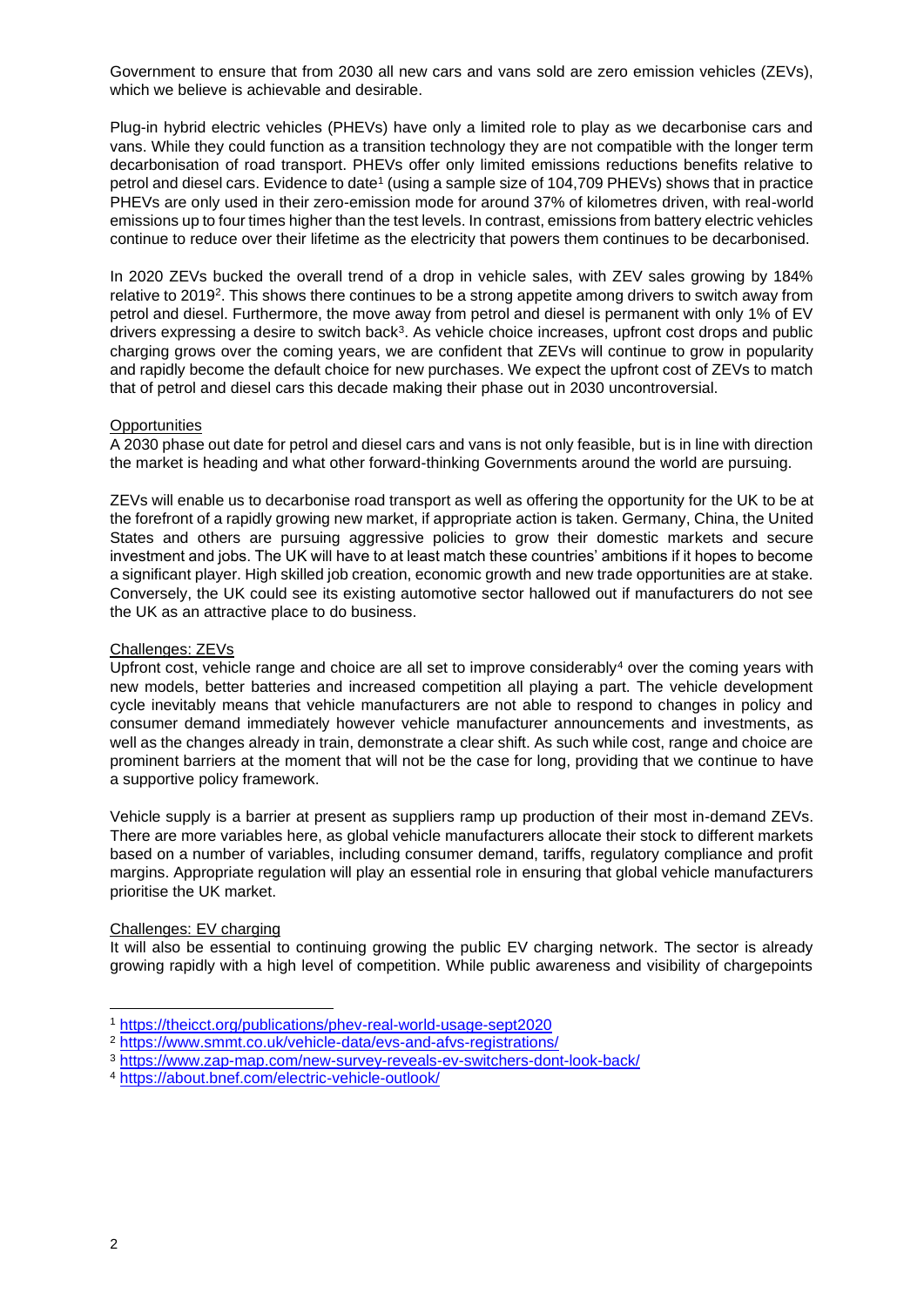tends to lag deployment, the key barrier for the companies rolling out charging infrastructure is asset utilisation.

There is a considerable amount of work underway looking at EV charging infrastructure. OZEV is currently consulting on the consumer experience of public charging $^5$ , with proposals on payment options, reliability, pricing transparency and information on public chargepoints. The Competition and Markets Authority is also currently undertaking a market study<sup>6</sup> into the EV charging as part of which it considering how to develop a competitive sector while also attracting private investment to help the sector grow and how to ensure people using electric vehicle chargepoints have confidence that they can get the best out of the service. Energy UK is confident in the growth of the sector, especially given the many encouraging policies in place to support deployment announced in the Spending Review such as confirmation of £1.3bn for EV charging infrastructure, followed by recent funding announcements for on-street, workplace and home charging.

#### Challenges: The energy system

EV charging is a flexible load which can be shifted to off-peak times, reducing the required generation capacity and demands on the system. As such Energy UK does a considerable amount of work with our member companies and the regulator Ofgem to deliver what's needed for a smart, flexible energy system – the importance of which cannot be overstated.

As Energy UK assured the Government last year, we do not anticipate any problems in delivering the additional electricity that will be required with a 2030 phase out target, providing that the appropriate frameworks are in place to support low carbon generation, deliver flexibility markets and incentivise smart charging. Further details on how we reached that conclusion can be found in Energy UK's [response to the 203X consultation.](https://www.energy-uk.org.uk/publication.html?task=file.download&id=7587)

#### *The actions required by Government and private operators to encourage greater uptake of electric vehicles and the infrastructure required to support them*

There are many very welcome pieces of work underway from both Government and the regulator to encourage the uptake of ZEVs and the necessary infrastructure. However to meet our 2030 and 2035 targets, and our legally binding emission reduction targets, new policies will need to be introduced and existing policies strengthened.

## EV charging infrastructure

Energy UK believes that by and large the private sector is best placed to fund, deliver and operate EV charging in the UK. Public subsidy can however be important where it is not commercially viable to invest but there is an unmet need. EV charging in these instances represents a public good.

Government has largely already recognised and is acting where Energy UK believes subsidy is needed. These include: grid connection costs to allow ultra-rapid charging along the strategic road network – where the capital costs are high and utilization is likely to be low at first; on-street charging – where there is not currently much privately funded activity and where it is difficult to make the business case stack up. There may also be a case for supporting the provision of charging in rural locations / seasonal hotspots – where again utilisation is low. These segments are important to build driver confidence in the public charging network but are difficult to fund through private funds alone as utilisation is low. Low utilisation makes the business case challenging.

As such, we welcome and support Government's plans and recent commitments on EV charging infrastructure. This includes £950m to support grid connections for high powered chargers at motorway service areas, the continuation of the on-street charging scheme and an additional £90m for on-street

<sup>5</sup> [https://www.gov.uk/government/consultations/the-consumer-experience-at-public-electric-vehicle](https://www.gov.uk/government/consultations/the-consumer-experience-at-public-electric-vehicle-chargepoints)**[chargepoints](https://www.gov.uk/government/consultations/the-consumer-experience-at-public-electric-vehicle-chargepoints)** 

<sup>&</sup>lt;sup>6</sup> <https://www.gov.uk/cma-cases/electric-vehicle-charging-market-study>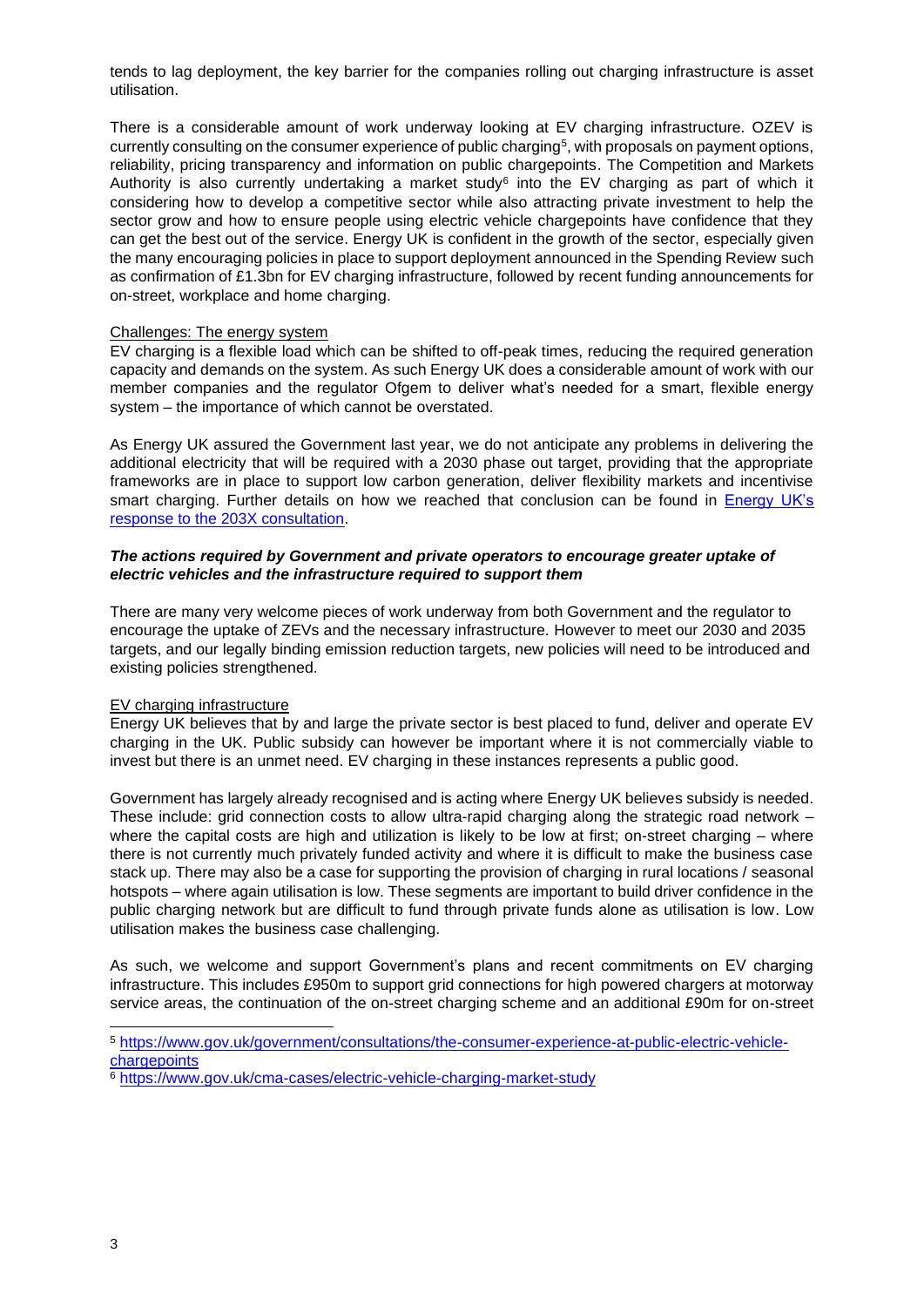charging and rapid charging hubs. The extension of the workplace charging scheme and EV homecharge scheme were also recently confirmed<sup>7</sup>, in a very welcome move.

#### Zero emission vehicle adoption

Energy UK believes that strong action needs to be taken now to unlock the benefits of the ZEV transition, through strengthened regulation and changes to subsidy and taxation, i.e. both 'carrots' and 'sticks'. In addition to the current policies in place, such as the reduced benefit-in kind rate for company cars – which is a very effective incentive, Energy UK believes that Government should:

- Introduce a Zero Emission Vehicle mandate to require vehicle manufacturers to increase the proportion of ZEVs they sell.
- Reform the purchase grant and vehicle tax system to make it revenue neutral for Government and enable purchase grants to be extended until ZEVs reach price parity with ICE vehicles.
- Tighten CO2 emissions standards to ensure that emissions from ICE sales out to 2030 continue to improve.

Addressing these in turn, a ZEV mandate requires an increasing share of vehicle manufacturers' sales to come from ZEVs, either through their own sales or by purchasing tradable credits. This provides certainty to the market while increasing the supply and market share of ZEVs at no cost to the public purse. The policy is effectively being used in California, China and British Columbia (Canada). Allowing credits from the sale of ZEVs to be traded between manufacturers creates an efficient mechanism that provides flexibility to companies while ensuring that the ZEV market as a whole grows in line with our 2030/35 targets.

A ZEV mandate sends a strong to businesses, consumers and other Governments that the UK is serious about meeting its phase out targets and decarbonising road transport. It offers a clear trajectory to meeting the 2030 and 2035 phase out dates and ensures a steady growth in ZEV sales over the next decade and a half. There is wide support for the introduction of a ZEV mandate<sup>8, 9, 10</sup>, which is increasingly seen as a necessary intervention to ensure that the UK can deliver on its new ICE phase out commitments.

To make sure that ZEVs are accessible to all, Government should reform the plug-in grant scheme and vehicle taxation system, through the introduction of a bonus-malus scheme. By reforming the vehicle excise duty system so that drivers pay a first-year registration tax that is proportional to the emissions of their vehicle, purchase grants for ZEVs can be extended without an additional cost to Government. The tax would only apply to new vehicles which avoids penalising second hand car buyers, thus minimising any negative distributional impacts. As it applies only at point of purchase it also means that drivers have the opportunity to avoid it by purchasing a cleaner vehicle, to avoid any perception of shifting the goalposts. Through this bonus-malus scheme, purchase grants can be maintained until ZEVs reach upfront price parity with ICE vehicles. This will be important to help make ZEVs more affordable. As ZEV prices continue to drop so can the level of purchase grant.

<sup>8</sup> <https://policyexchange.org.uk/wp-content/uploads/Route-%E2%80%9835.pdf> <sup>9</sup> [https://www.green-](https://www.green-alliance.org.uk/resources/How_the_UK_can_lead_the_electric_vehicle_revolution.pdf)

<sup>7</sup> [https://www.gov.uk/government/news/support-for-small-businesses-landlords-and-leaseholders](https://www.gov.uk/government/news/support-for-small-businesses-landlords-and-leaseholders-government-charges-up-the-electric-vehicle-revolution-with-50-million-boost)[government-charges-up-the-electric-vehicle-revolution-with-50-million-boost](https://www.gov.uk/government/news/support-for-small-businesses-landlords-and-leaseholders-government-charges-up-the-electric-vehicle-revolution-with-50-million-boost)

[alliance.org.uk/resources/How\\_the\\_UK\\_can\\_lead\\_the\\_electric\\_vehicle\\_revolution.pdf](https://www.green-alliance.org.uk/resources/How_the_UK_can_lead_the_electric_vehicle_revolution.pdf) 10

[https://www.transportenvironment.org/sites/te/files/publications/2020\\_07\\_Banning\\_cars\\_with\\_engines](https://www.transportenvironment.org/sites/te/files/publications/2020_07_Banning_cars_with_engines_a_UK_approach_FINAL.pdf) [\\_a\\_UK\\_approach\\_FINAL.pdf](https://www.transportenvironment.org/sites/te/files/publications/2020_07_Banning_cars_with_engines_a_UK_approach_FINAL.pdf)